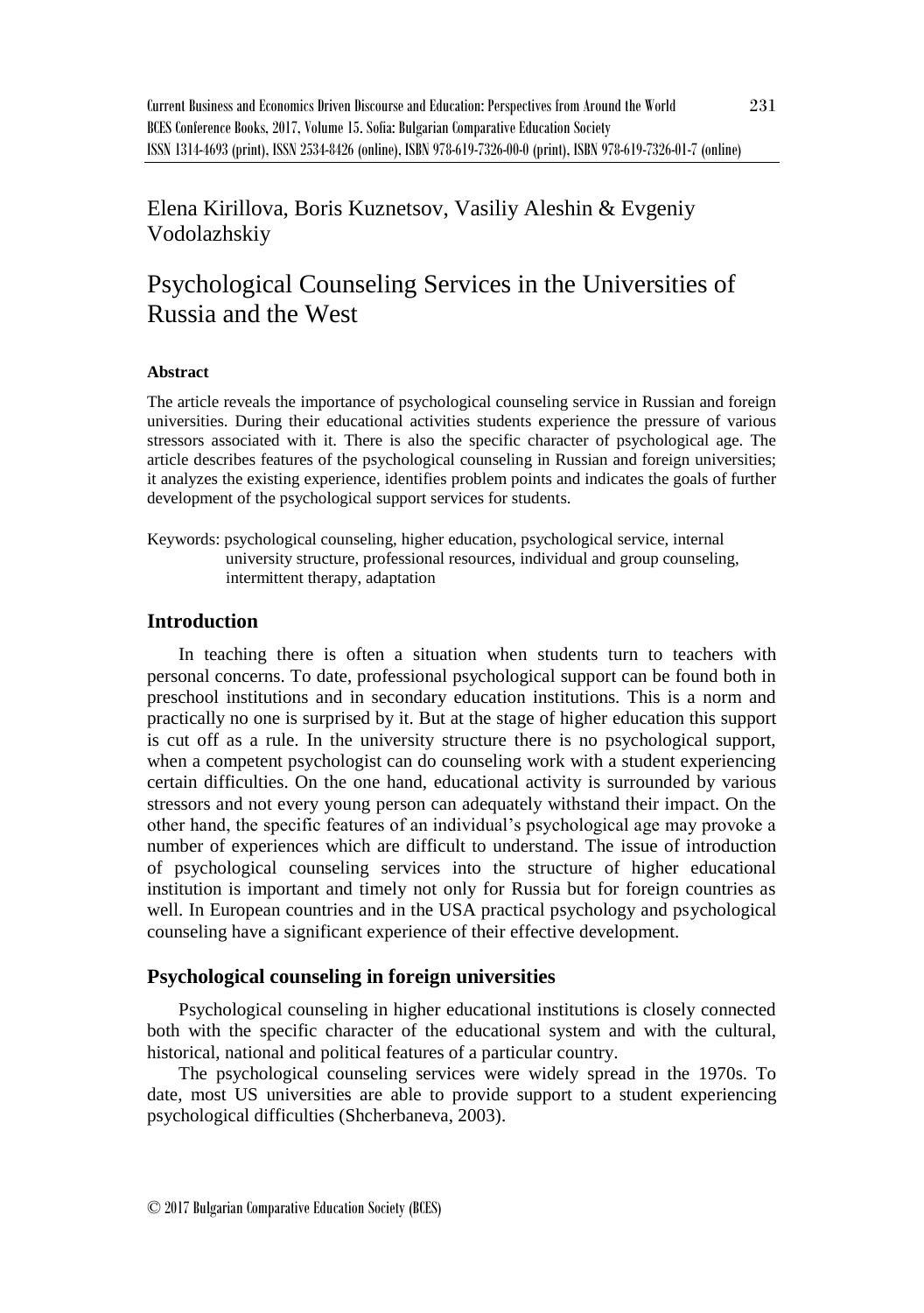It is impossible to identify some general therapeutic model used by counseling psychologists in different higher educational institutions. The great variety of the existing theories generates different approaches of professionals to satisfying students' needs. In the practice of psychological counseling in foreign higher educational institutions, various modifications of the psychoanalytic method, cognitive behavioral therapy and family therapy can be found. It is rather the range of problems the professionals encounter that serve as a unifying factor, for example, the use of alcohol or psychoactive substances, anorexia nervosa, bulimia and others (Shcherbaneva, 2003).

Psychological counseling in foreign universities is focused on short-term therapy. This is largely due to a great burden on one counseling psychologist and lack of funding for hiring more professionals. The specific nature of the student's educational process also acts as a restrictor in the psychologist's choice of psychological work. Over the course of five year learning the student faces numerous stressors. This sometimes may result in breaking regular visiting of the psychologist. On the other hand, some unexpected psychological problems may require prompt resolution under the supervision of a qualified counselor.

Students' irregular visiting of the counseling psychologist is viewed as a completely natural behavior. They got accustomed to missing classes; in addition, the crisis periods may be unexpectedly overcome. This behavior causes difficulties for the counselors operating under the scenario of traditional therapy. The quality of the established relationship, the therapeutic alliance, becomes worse (Shcherbaneva, 2003).

Psychological counseling is part of the organizational structure of many universities in the developed countries. It is implemented within the framework of the service of counseling and psychological assistance (CAPS – counseling  $\&$ psychological service). Its main activity is aimed at correcting mental health disorders of students, faculty and university staff (Annual survey of counseling in further and higher education, 2005).

According to foreign publications, the issues of students' mental health deserve special attention. Establishing psychological counseling in university helps strengthen the mental health of future professionals of industry, business and politics, ensuring the future of the whole country (Brown et al., 2006).

At the turn of XX-XXI centuries in foreign countries there is an increase in the number of the requests for psychological services. With the increased number of university students they have to wait a month for an appointment at a counseling center; meanwhile the staff size of psychological services remains the same. Researchers observe a tendency to deterioration in students' mental health; this is partially reflected in the report of the Board of the Royal College of Psychiatrists (2003). A number of studies note an increase in the number of students using alcohol and psychoactive substances, the spread of anorexia nervosa and bulimia, symptoms of depression, distress, and manifestations of suicidal propensity (Pickard et al., 2000; Webb et al., 1996). Similar problems are reflected in the report of the National Institute for Health Assessment (ACHA, USA) for 2012.

In the current situation, in foreign countries at the level of higher educational institutions various measures are taken to address the problems related to students' mental health. For example, in the UK, Committee for the Promotion of Mental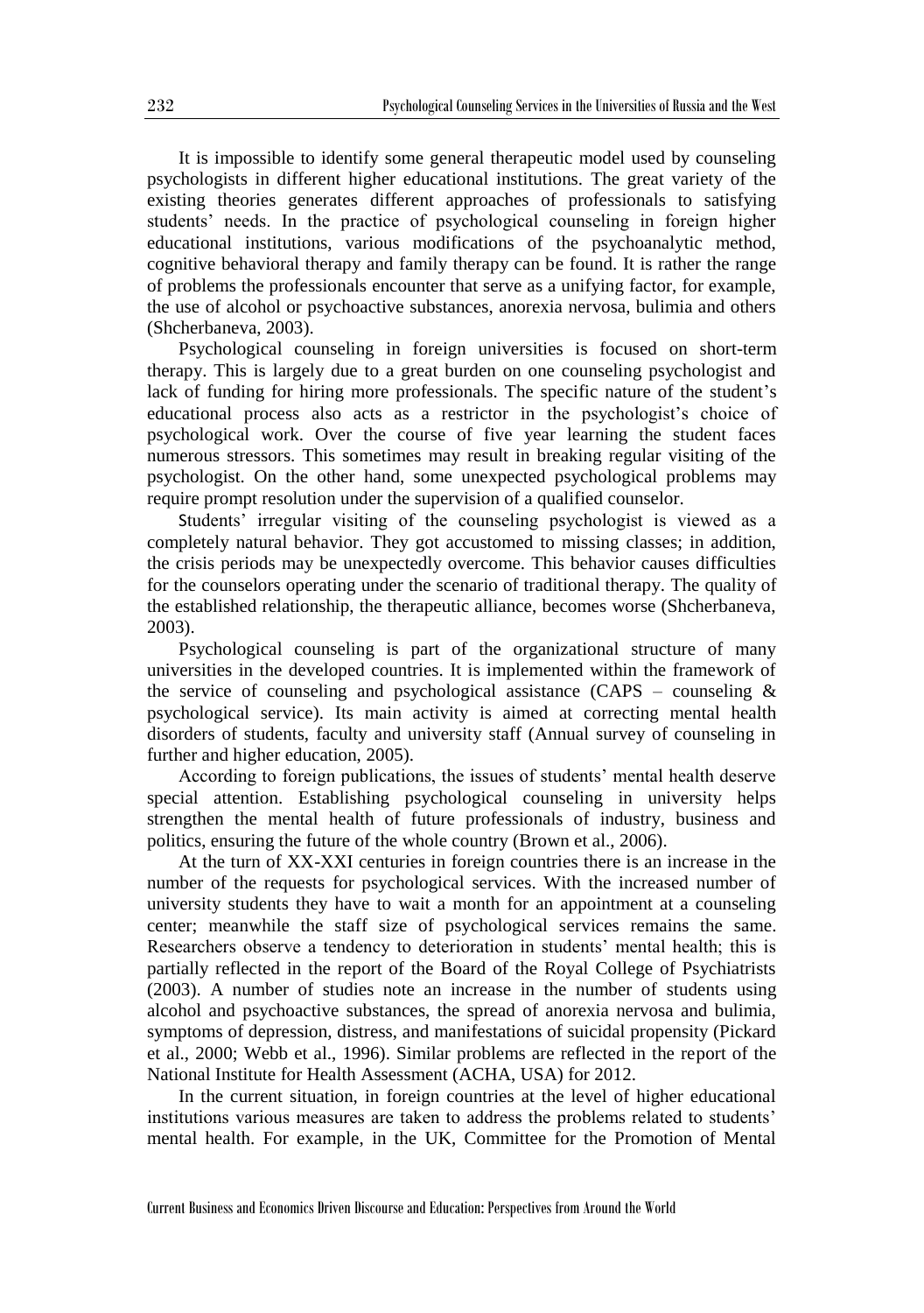Wellbeing in Higher Education has been founded, principles of strengthening students' and faculty's mental health have been established and documented. Instructions for university staff were introduced to ensure the safety of students' mental health. In fact, the responsibility for the development of a mentally healthy student rests not only on a separate structural unit, but on the entire staff of a higher educational institution (Royal College of Psychiatrists, 2003). Yet in the teachinglearning process the teacher is the closest to the student; in this regard, the requirements for his/her competence in the field of psychological health are increasing. Another important element of psychological counseling in university is a tutor (mentor), who, functioning as a "dispatcher", can find out a problem in a timely manner and help the student turn to a relevant professional.

In the University of Toronto psychological counseling is carried out through a corresponding service which is part of the organizational structure of the educational institution. The scope of the services provided and their forms are in many respects similar to the University Consulting Service in Cambridge. Psychological counseling is provided free of charge, which is typical of most foreign universities, but in case of missing a session without notifying the counselor a fine of \$ 30 is imposed. As in many foreign universities, only a short-term therapy is provided, which enables responding to more requests. However, if necessary, a stuff member or a student can get an in-depth psychological assistance in the psychological center.

In many foreign countries the organized psychological service is comparatively young. The average number of counselors in one university in the USA and the UK is about 30 professionals. In Germany, Czech Republic and Estonia the number of psychological service professionals is about five. The specific character of the activities of these services is largely determined by their place in the organizational structure of a particular institution. For example, the German university provides psychological counseling through information and counseling centers which are also engaged in vocational guidance, social and legal consulting. CAPS staff members are outside the academic activity, which helps them focus on the role of a counseling psychologist.

Foreign universities, try to place psychological counseling services outside the educational institution in order to preserve the confidentiality of the student or employee seeking psychological help. In addition, foreign universities are actively developing the use of information technology for psychological counseling. In particular, online counseling is being implemented, which makes the access to a psychologist's help easier and more convenient for young people. Although this approach allows clients to keep the anonymity it cannot substitute for a face-to-face session and is only an addition to the traditional counseling.

### **Psychological counseling in higher educational institutions of Russia**

Psychological counseling in higher educational institution is typically carried out through a separate structural unit that is often denoted as psychological service. The rudiments of using psychological counseling appeared in the 1920s; they could be observed in the activities of professional counseling bureaus and laboratories connected with industry and educational activities. The 30s in Russia were very tragic for the applied psychology. The branches such as pedologia and psychotechnics had been destroyed. The resumption of the development of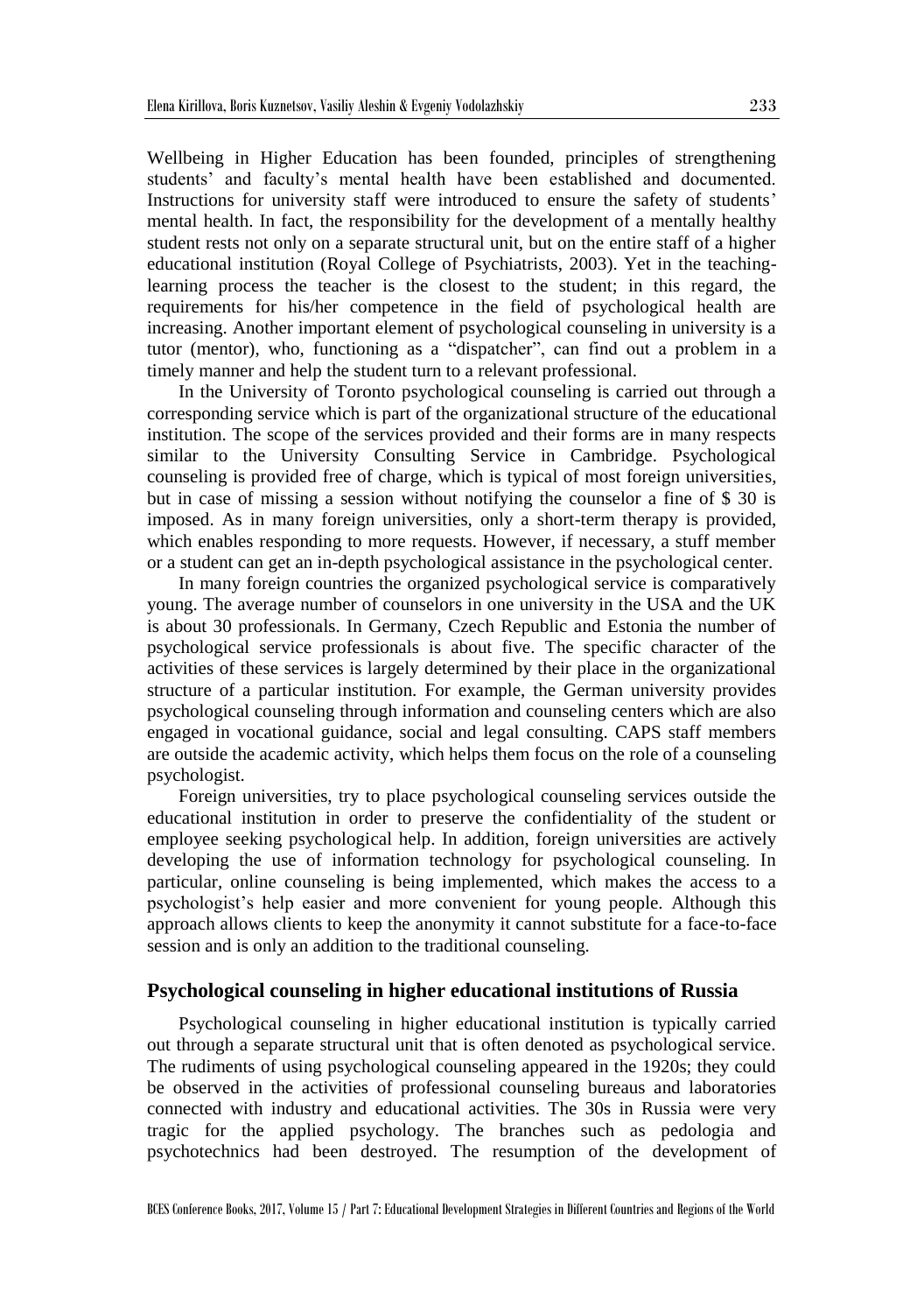psychological counseling within education can be associated with the 70s, when the need for social practice and achievements in the areas of psychology of labor, pedagogical psychology, etc. becomes greater.

In Russia, the formation of the first psychological service in the university structure is associated with the initiative of B. G. Ananiev's students; in his studies he considered features of student personality structure (Kaltayeva, 2001). Ananiev's students established psychological services at the Novosibirsk Electrotechnical Institute; B. G. Ananiev himself supervised it at the initial stages.

Another attempt was made at the end of the  $70s$  of the  $20<sup>th</sup>$  century at the initiative of the Associate Professor of the Chair of Pedagogy and Psychology of Kazan State University, N. M. Peisakhov. He and his colleagues managed to create psychological service, to define its main goals, tasks and functions (Olifirovich et al., 2009).

Also, in the beginning of the 70s other higher educational institutions kept opening psychological services, but unfortunately they soon stopped functioning; partially because students and faculty were not interested in their work.

The development of psychological services at the level of preschool and secondary educational institutions greatly contributed to the introduction of the practice of psychological counseling into the activity of the university. In Russia's society, a new image of a psychologist gradually started to form; people began to show interest in psychology. However, it is wrong to extrapolate the methods of psychological services of secondary educational institutions to similar services of universities (Kolosov, 2009).

In our country the development of the psychological services in the context of educational activity is connected with the research by I. V. Dubrovina. She is the author of the experiment associated with the introduction into the structure of secondary education a position of psychologist (1982-1988). The obtained results formed the basis for the Regulation on the Psychological Service of Public Education which was actively used in the USSR.

I. V. Dubrovina (1998) proposed the following list of the main problems with which students turn to a psychologist:

- Subjective feelings about problem relationships with other people (shyness) and fear preventing communication, non-acceptance by others);
- In-family problems: parents' lack of understanding, struggle for independence;
- Problems in the psychosexual domain (the boy-girl relationship, intimate complexes, sex, pregnancy, etc.);
- Existential problems;
- Problems of leisure and addictive behavior.

Another stage of the development of psychological services in the university structure was in the 90s of the  $20<sup>th</sup>$  century; it is associated with the development of the personality-oriented approach in educational activities. In this period some higher educational institutions took part in implementing the Higher School of Russia program; in its context a scientific and methodological support of the psychological service was formed (Arsenieva, 2006).

Special attention should be given to the topic of psychological support for vocational education raised by E. F. Zeer (2003), since it reflects the vocational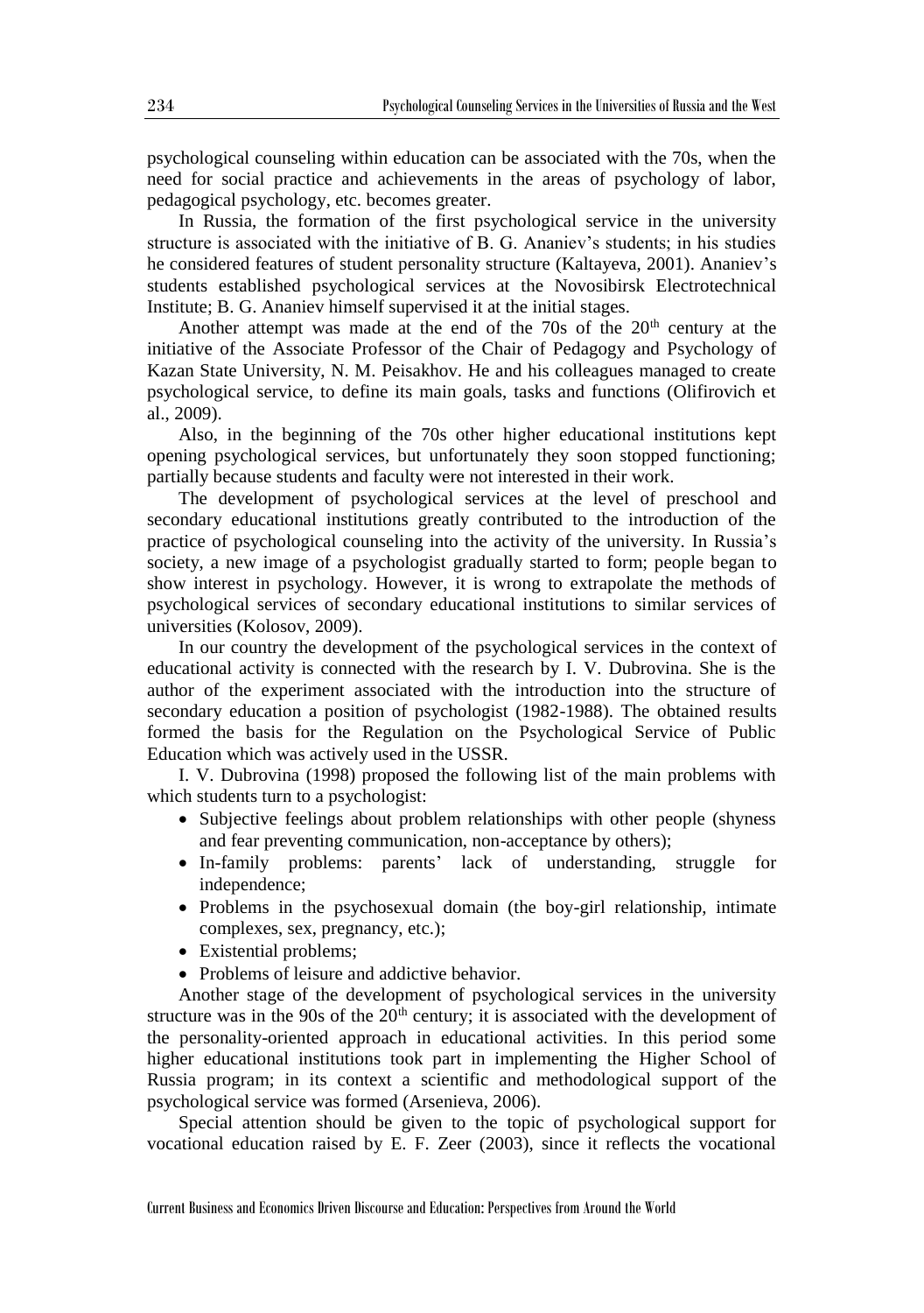orientation context of the psychological counseling in the university. Zeer (2003) examines the conception of professional education through the prism of the personality-oriented paradigm of higher education. The author notes that the choice of the future career by graduates has little to do with the choice of a higher educational institution. Indeed, the problem of professional identification in the face of a large number of options sometimes seems to paralyze the student, allowing circumstances to determine the future career.

In the last decade, the issues of introducing psychological counseling in Russia have been given more attention. For example, at the All-Russian Conference "The Role of the Service of Practical Psychology of Vocational Education Institutions in the Implementation of the Strategy of the State Youth Policy of the Russian Federation" held in 2007, the need for the development of psychological services in Russian universities was recognized. T. N. Arsenieva (2006) notes that the importance and timeliness of vocational practical psychologist service cannot be doubtful even for hardline skeptic bureaucrats.

To date, psychological counseling as a component of the psychological service exists in some Russian Universities of Moscow, St. Petersburg, Nizhny Novgorod, Tver, Kazan, Rostov, Astrakhan, Arkhangelsk, Kursk, Tomsk, and others. However, it is more often connected with the initiative of the faculty of humanities. The general model describing goals, tasks and methods of counseling has not been formed yet. Despite this, it is possible to distinguish similar areas of activity and common methods of work that are to a great extent based on the experience of secondary school psychological services (Kolosov, 2010).

Psychological counseling in university can be implemented in two lines: actual and prospecting. The actual one addresses students' difficulties directly related to learning, development, deviant behavior and communication problems. The aims of the prospecting line are the development of students' professional features, providing assistance in self-determination and strengthening students' mental health (Zeer, 2003).

It is evident that the problem of introducing psychological counseling into Russian universities is recognized and its solution depends largely on creating a psychological service in the university structure. The general objectives of this structural unit in general terms are outlined, but it is not enough. It is possible to identify a number of interconnected factors hindering the development of psychological counseling in the university structure. For example, it is not quite clear what principles and methods will be used by a psychological counselor in his/her work; who and how will be responsible for the outcome of the psychological work; how the psychological service will be financed; and how to evaluate a counselor's work.

Psychological services are quite a young structural unit in a number of Russian universities, existing for 10-15 years. The difficulties they encounter are quite typical: lack of regulatory framework for the activities; poor material and technical equipment; professional resources; weak integration into the educational environment.

In order to provide psychological services with professional resources, it is important to determine the number of counseling psychologists necessary for solving the tasks. For the Russian higher educational institutions the standards of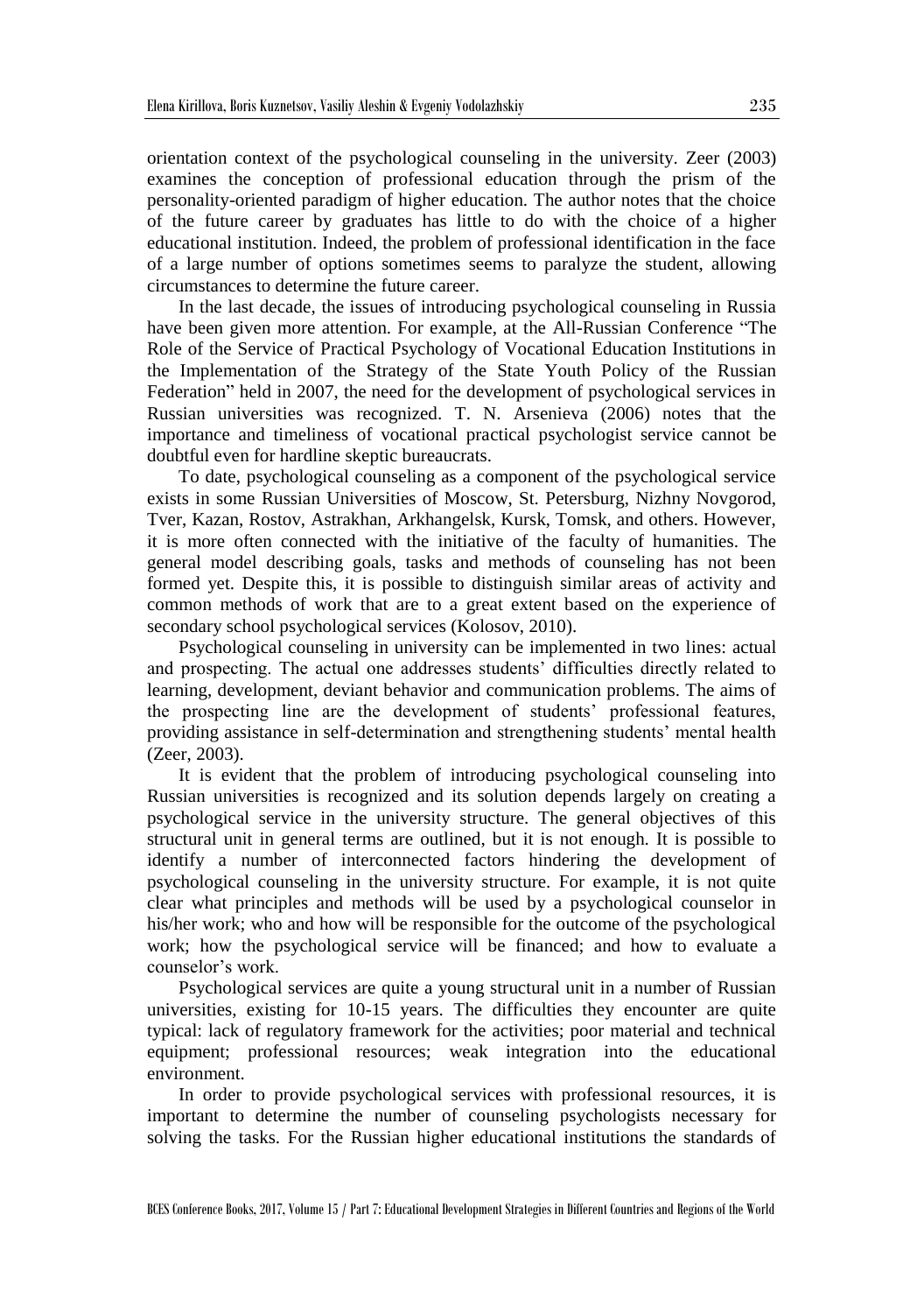workload for a psychologist have not been developed. These standards are developed for secondary education institutions; however, as practice shows, they do not correspond to a psychologist's real opportunities and require revision.

In addition, factors related to the adaptation of freshmen to the new educational process should be mentioned: dissatisfaction with training, inability to withstand a new high rate of life, unpreparedness for new ways of the perception and processing of information, student anxiety, inability to systematize knowledge, physical fatigue, lack of self-presentation skills in a group, unpreparedness for self-expression in learning activity.

From this it follows that the work of the psychological counseling services should be aimed at making the adaptation period of first-year students easier. It is not always that the students can independently adjust to new requirements; and in case of failure, the risk of the negative impact of disadaptation on the development of personality characteristics is higher.

It is also important to mark the main lines of the counseling psychologist's work in the Russian university structure. First, it is individual and group counseling aimed at personality and professional self-determination of students. Today one can often see a fourth year student who cannot imagine himself/herself working in the profession for which he/she has acquired competencies. Second, an important line of psychological services is counseling for the university teachers. Focusing on educational activities, the counseling work can be aimed at developing competent communication, reflexive activity culture, orientation to dialogical communication with students and avoiding an authoritarian model.

The previously identified problems hindering the introduction of psychological counseling in the educational activity of the university play an important role in forecasting further development and determining main current tasks:

- development of theoretical and organizational basis for the university psychological services work;
- development of normative documents (primarily of the federal level) regulating its work;
- creation of methodology centers supervising psychological services professionals;
- having regular meetings, seminars and round tables that enable learning and exchanging the experience;
- scientific and methodological support for the activities of professionals working at psychological services (publication of educational and methodological manuals containing information necessary for the work of the services, as well as the creation of a site on which methodological information, diagnostic techniques, developments and documents will be posted) (Kolosov, 2010).

# **Conclusion**

The functional contents of psychological counseling services in Russian and foreign universities is different. Their views on the professional resources of the services necessary for valid functioning also differ. However, the ideas about the main goals and lines are similar.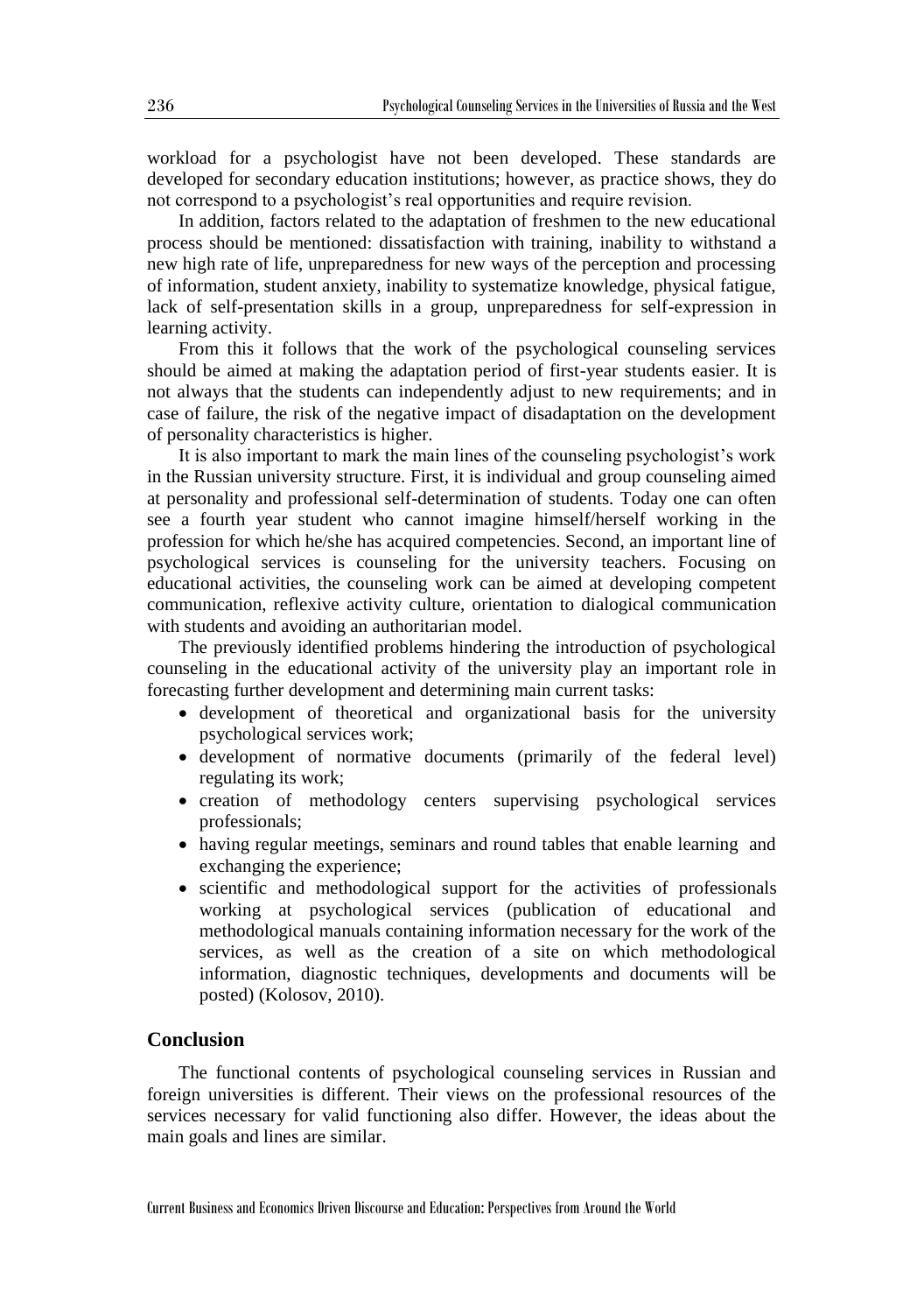Particular attention in the foreign university psychological counseling is given to the student's mental health and methods for its strengthening, as well as to the preventive control of disorders caused by the use of alcohol and psychoactive substances.

The work of a psychological counselor in foreign universities is legally regulated, which provides legal protection to the counselor and the client. In its turn, the lack of legal basis and regulation of activities at the federal level is one of the main problems hindering the introduction of psychological counseling services in the organizational structure of Russian universities.

The number of professional psychologists in psychological counseling service in foreign universities is greater than in the Russian ones. In the UK universities, the current standards of the workload of a counseling psychologist working all day long are 3,500 students per counselor. For the Russian universities the workload standards have not been worked out yet, although the actual load is sometimes more than 3500 students per counselor in some universities.

Establishing psychological service in Russian universities depends largely on the social and economic situation in the country. However, the key problems are lack of a legal and regulatory framework for psychological counseling, residual material support for the existing services, and an insufficient level of professional resources.

In many developed countries psychological counseling is recognized as a necessary component of the organizational structure of the university. In some foreign countries this process is going on quite intensively and is supported by the state by providing the services with the necessary material and technical means. In Russia, one can observe formation and development of full psychological services in the internal structure of university.

#### **References**

- American College Health Association National College Health Assessment II (2013): *Reference Group Executive Summary Fall 2012*. Hanover, MD: American College Health Association.
- Annual survey of counseling in further and higher education (2005): http://heer.qaa.ac.uk/SearchForSummaries/Summaries/Pages/SCEE74.aspx (Accessed January 2017).
- Arsenieva, T. N. (2006): Acute problems of development of practical psychology of professional education. *Psychology of education: cultural, historical and socio-legal aspects. Materials of the I scientific and practical conference*. Moscow.
- Brown, B. J., Baker, S. & Fazey, J. (2006): Mental health and higher education: mapping field, consciousness and legitimation. *Critical Social Policy*, 26(1), 31-56.
- Dubrovina, I. V. (1998): Psychological service of education: scientific grounds, goals and means. *Psychological science and education*, 2, 5-9.
- Kaltayeva, M. V. (2011): Theoretical and organizational bases of formation and development of psychological service of high school. Dissertation of the candidate of psychological sciences. Nizhniy Novgorod: Nizhny Novgorod State University of Architecture and Civil Engineering.
- Kolosov, E. V. (2010): Psychological Service of the University: work experience and prospects. *Privolzhsky scientific journal*, 3, 197-201.